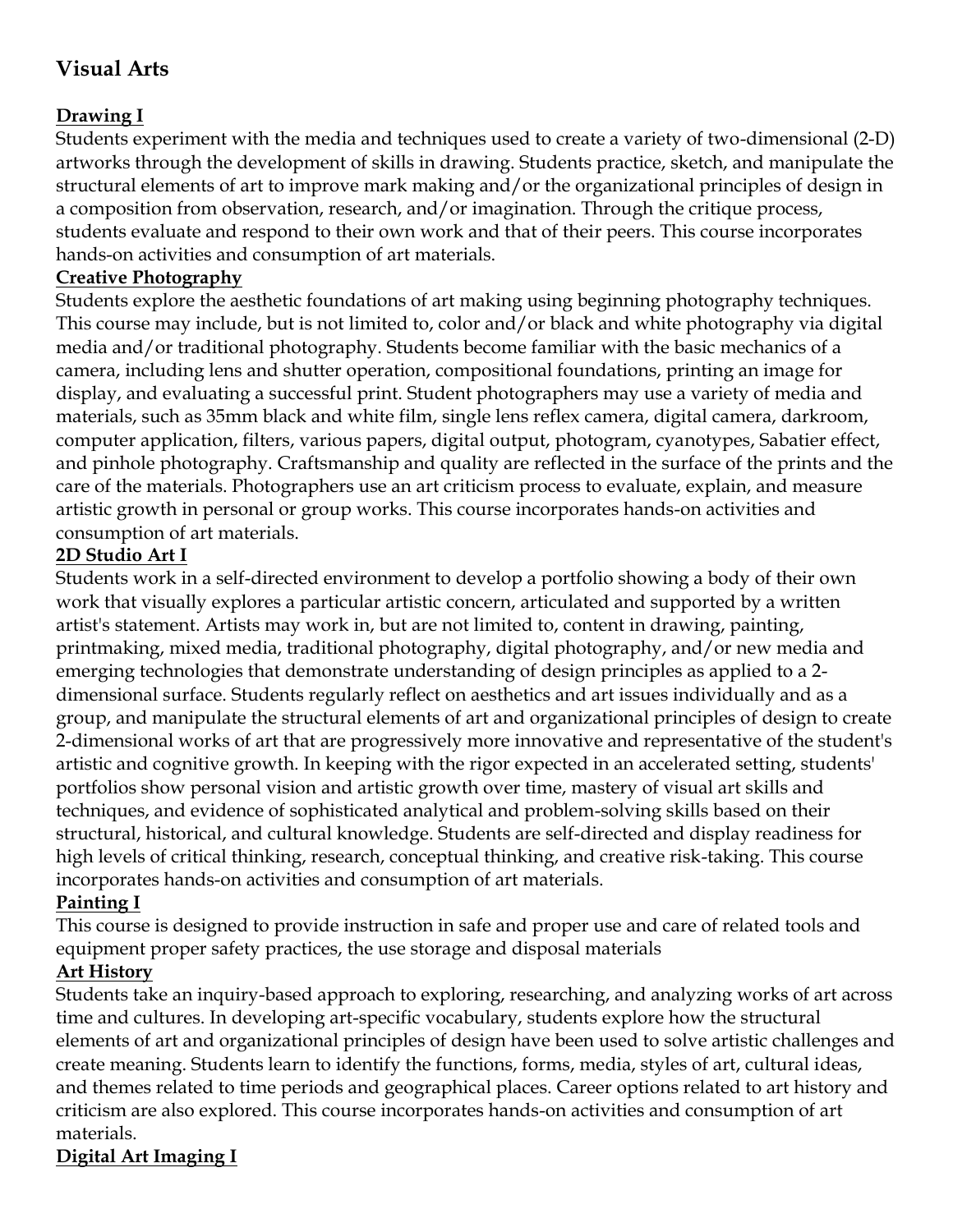Students explore the fundamental concepts, terminology, techniques, and applications of digital imaging to create original work. Students produce digital still images through the single or combined use of computers, digital cameras, scanners, photo editing software, drawing and painting software, graphic tablets, printers, new media, and emerging technologies. Through the critique process, students evaluate and respond to their own work and that of their peers to measure artistic growth. This course incorporates hands-on activities, the use of technology, and consumption of art materials. **Portfolio Development 2-D Design**

Students work in a self-directed environment to develop a portfolio showing a body of their own work that visually explores a particular artistic concern, articulated and supported by a written artist's statement. Artists may work in, but are not limited to, content in drawing, painting, printmaking, mixed media, traditional photography, digital photography, and/or new media and emerging technologies that demonstrate understanding of design principles as applied to a 2 dimensional surface. Students regularly reflect on aesthetics and art issues individually and as a group, and manipulate the structural elements of art and organizational principles of design to create 2-dimensional works of art that are progressively more innovative and representative of the student's artistic and cognitive growth. In keeping with the rigor expected in an accelerated setting, students' portfolios show personal vision and artistic growth over time, mastery of visual art skills and techniques, and evidence of sophisticated analytical and problem-solving skills based on their structural, historical, and cultural knowledge. Students are self-directed and display readiness for high levels of critical thinking, research, conceptual thinking, and creative risk-taking. This course incorporates hands-on activities and consumption of art materials.

#### **Digital Art Imaging II**

Students explore and develop concepts, terminology, techniques, and applications to design, create, print, and display original two-dimensional graphic and fine works of art. As they become more adept at using the tools and techniques available to them, students design digital still images through the single or combined use of computers, digital cameras, scanners, photo editing software, drawing and painting software, graphic tablets, printers, new media, and emerging technologies. Through the critique process, students evaluate and respond to their own designs and images and those of their peers to measure artistic growth with increasing sophistication. This course incorporates hands-on activities, the use of technology, and consumption of art materials.

#### **Advanced Placement 2-D**

The AP Studio Art Program consists of three portfolio exams — 2-D Design, 3-D Design, and Drawing — corresponding to the college foundation courses. Portfolios allow flexibility of coursework while guiding students to produce college-level quality, artistic investigation, and breadth of work. Students' portfolios demonstrate skills and ideas developed, refined, and applied throughout the course to produce visual compositions. Students may choose to submit any or all of the portfolios. Portfolios are evaluated based on standardized scoring descriptors aligned with skills and understanding developed in college foundation courses.

#### **Portfolio Development 3-D Design**

Students work in a self-directed environment to develop a portfolio showing a body of their own work that visually explores a particular artistic concern, articulated and supported by a written artist's statement. Artists may work in, but are not limited to, content in clay, wood, wire, glass, metal, jewelry, fabrics/fibers, fashion design, green design, industrial design, and/or objects for interior design or architecture that integrate 3-dimensional design issues in a purposeful way. Students regularly reflect on aesthetics and art issues individually and as a group, and manipulate the structural elements of art and organizational principles of design to create 3-dimensional works of art that are progressively more innovative and representative of the student's artistic and cognitive growth. In keeping with the rigor expected in an accelerated setting, students' portfolios show